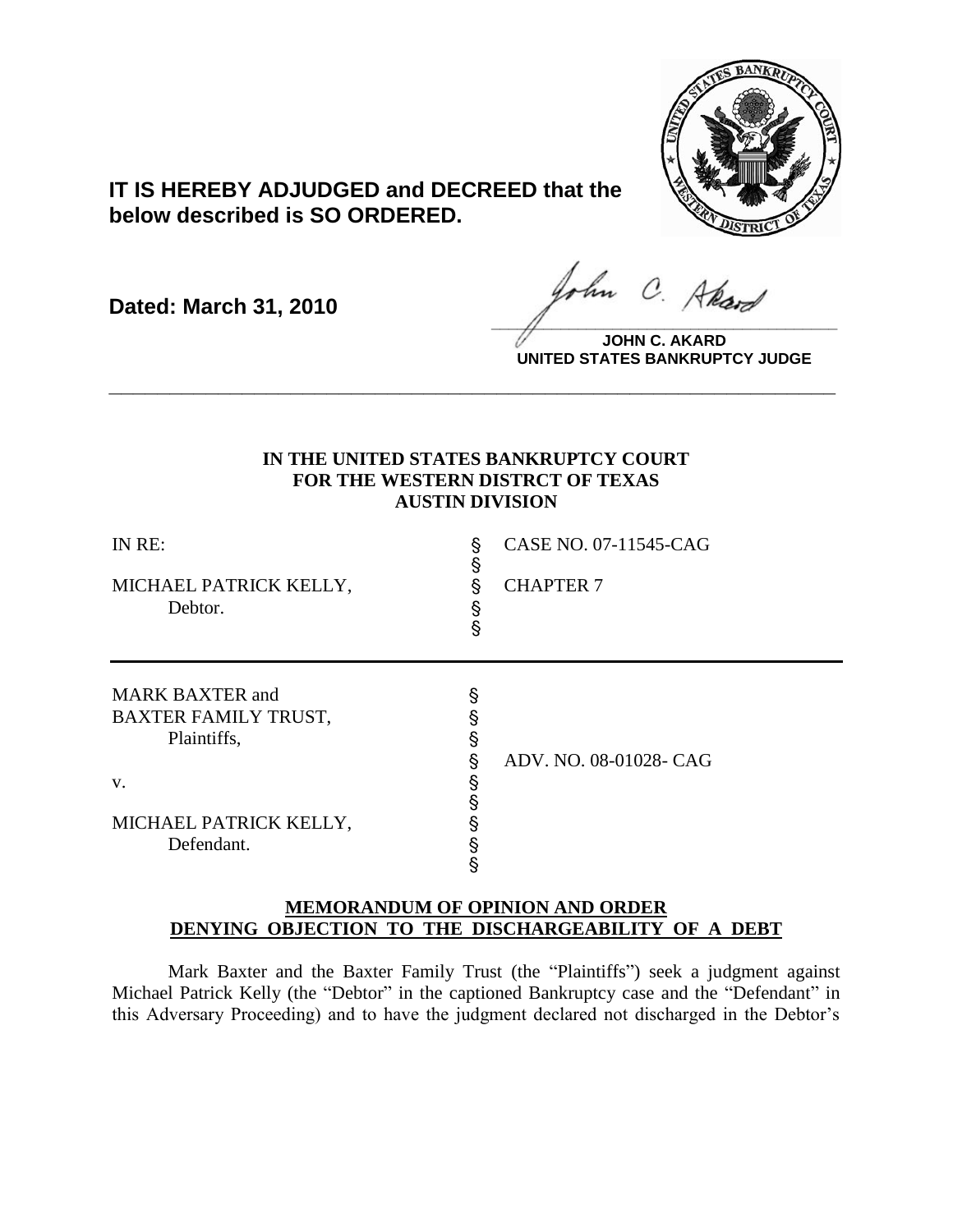Bankruptcy case.<sup>1</sup> The Plaintiffs rely on several subsections of  $\S 523(a)$  of the Bankruptcy Code.<sup>2</sup>

### **FACTS**

Sometime in the early 2000s (the evidence does not reflect exact dates), the Debtor retired from 26 years in the electronics industry and was looking for a new line of endeavor. He was introduced to Paul Pederson and Todd Lynch, who were in the home building business. The three of them decided to form Primera Homes Ltd. ("Primera") for the development of residential property and the construction of homes. The Debtor, Pederson and Lynch were the original limited partners, but eventually there were several other limited partners, including Mark Baxter. The Debtor owned over 50% of the limited partnership interest, Pederson and Lynch each owned 5%. The Debtor's father apparently was a 10% limited partner.

The general partner of Primera was a corporation known as KLP Homes, Inc., in which the Debtor, Pederson and Lynch were the officers and shareholders.<sup>3</sup>

The Debtor acknowledged that he had no prior experience in the home building business. He testified that he handled the publicity, sales, and relationships with title companies, while Pederson and Lynch looked after the development of the property and the construction of houses.

The Plaintiffs in this Adversary Proceeding are Mark Baxter and a family trust, which he and his wife established. He is the trustee of the trust. Mr. Baxter has extensive experience in the financial services business, including selling fixed income securities for a major brokerage firm. He and his wife reside in Japan. Mr. Baxter makes periodic visits to the United States. He was introduced to the Debtor and to Primera by a mutual friend, who was also an investor in the limited partnership. On May 25, 2003, Mr. Baxter acquired a 5% interest in the limited partnership for \$130,000 [Plaintiffs' Exhibit 1].

The principal project of Primera was to develop a parcel of raw land in the hills near Austin, Texas into a residential subdivision known as Maravilla. Apparently started in 2003 or early 2004, the project met with initial good public acceptance. In a "Primera Homes Partners"

 $\overline{a}$ 

<sup>&</sup>lt;sup>1</sup> This court has jurisdiction in this matter under 28 U.S.C. § 1334 (a) and (b), 28 U.S.C. § 157(a) and (b), and the Order of Reference of Bankruptcy Cases and Proceedings by the United States District Court for the Western District of Texas, August 13, 1984. This is a core proceeding under 28 U.S.C. § 157(b)(1) and (2)(I). This court may enter a final judgment; including, if appropriate, a monetary judgment in this matter. *Morrison v. Western Builders of Amarillo,* 555 F.3d 473 (2009).

<sup>&</sup>lt;sup>2</sup> The Bankruptcy Code is 11 U.S.C. § 101 *et. seq.* References to section numbers are references to the Bankruptcy Code.

 $3$  A review of the Bankruptcy Court records for the Western District of Texas does not reveal a bankruptcy filing by KLP Homes, Inc. nor by Primera Homes Ltd. A Chapter 7 liquidation bankruptcy was filed by Primera Homes Corporation on June 21, 2007. A cursory examination of the schedules indicates that the assets and liabilities attributed to that corporation are the assets and liabilities of Primera Homes Ltd. and/or KLP Homes, Inc. The schedules of Primera Homes Corporation state that it has assets of \$1,290,428.20 and liabilities of \$7,544.817.46. The listing of the largest shareholders states that the Debtor owns 55% of the stock, Ralph Kelly 10%, Pederson 5%, Lynch 5%, and James Sandlin 5%. The Debtor is the President, Secretary, and Treasurer of the corporation. Pederson and Lynch are Vice-Presidents. Testimony at this hearing shows that Ralph Kelly is the Debtor's father and James Sandlin is his brother-in-law.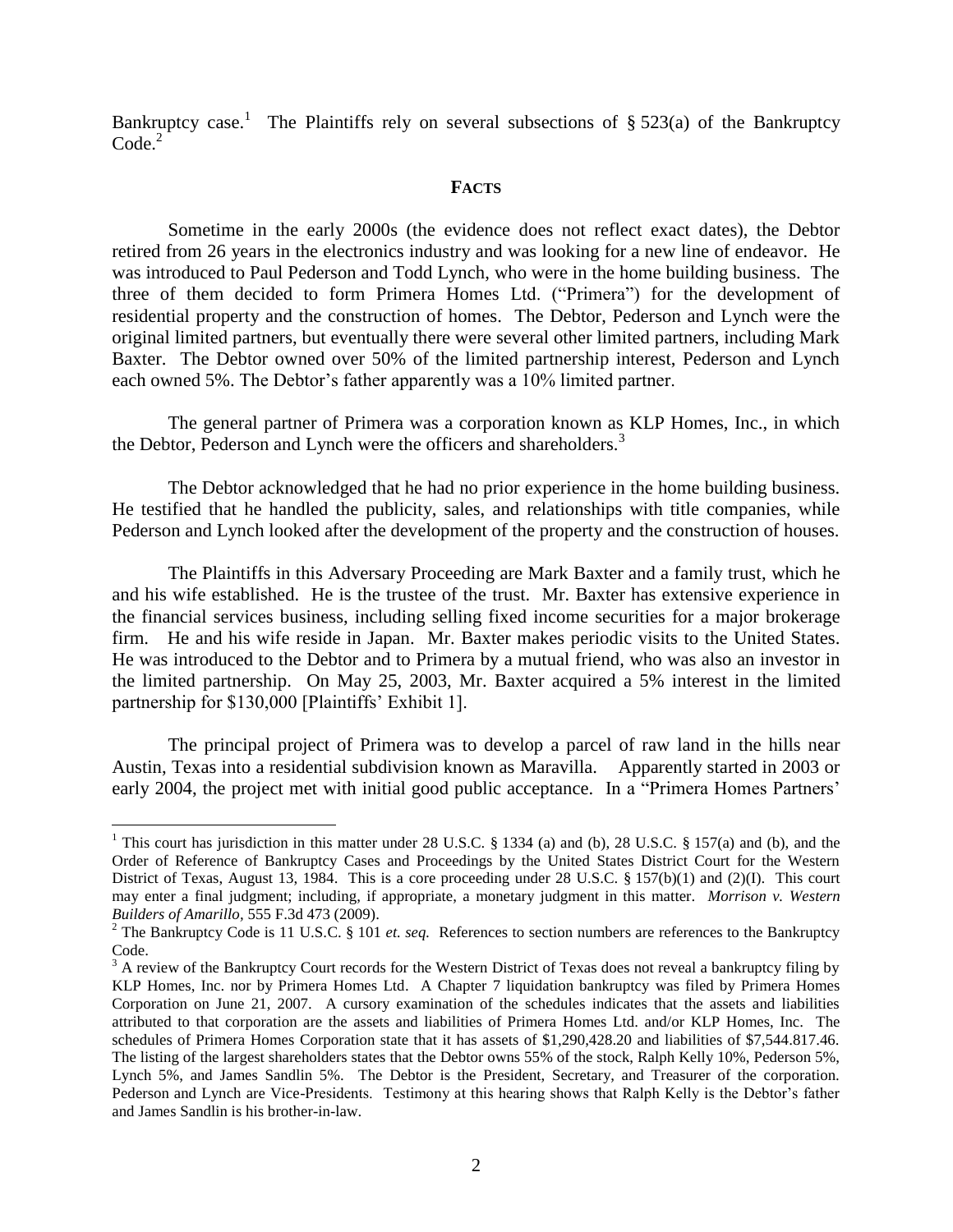Report" dated May 30, 2004 [Plaintiff"s Exhibit 2] (the "Partners" Report"), the Debtor described what he felt were good prospects for Maravilla and the partnership. The spreadsheet attached to that report was not introduced into evidence. Of particular interest are two paragraphs on page two of the report which state:

Many of you have asked me how much and when we will all start seeing distributions. The spreadsheets included with this report will answer those questions in detail, but the summary version is I am looking to distribute \$6.5MM before next March, the bulk of which will be before Christmas this year, if we keep on our current schedule.

We do have some additional capital requirements and those are detailed in the document titled "Use of Proceeds." I need to raise \$740K in bridge financing to cover our current requirements, but this is low-risk money. I need it to either buy land, which our customers will then buy from us as we get their construction loans done, or I need to put it into an escrow account, so that we can post fiscal with the City. I have already raised \$200K of this amount from an outside party. I am offering a pretty decent return  $-15\%$  for a six month loan  $-20\%$  for a nine month loan – along with very little risk. So let me know if you can participate ASAP. There is no time to drag this out. I have other outside entities that I can go to if need be, but you all have right of first refusal, so a quick "yes" or "no" would be appreciated.

The Use of Proceeds document [Plaintiff"s Exhibit 3] ( the "Use of Proceeds") mentioned in the Partners" Report outlined three needs for cash:

- 1. To Acquire Lot 1 of Cardinal Hills Unit 14. Among other statements, the Use of Proceeds said: "Acquiring this lot will allow the creation of a drainage easement which is the final remaining hurdle to receiving the permit from the City of Austin to complete the development. **Cost: \$55,000. Actual Value: \$40,000. Timeframe: Immediate (1st week in June)."**
- 2. The acquisition of 78 lots from Cardinal Hills Joint Venture. After describing the proposed acquisition, the Use of Proceeds said: "**Cost: \$285,000. Actual Current Value: \$250,000.00. Actual Value when development is complete: \$675,000.00. Timeframe: Prior to July 1, 2004."**
- 3. "Prior to commencing development of the roads and drainage at Maravilla, Primera is required to post fiscal with the City of Austin. Unfortunately, Primera was initially misinformed as to what this constituted and did not perceive it being an issue until recently. Primera is required to post a Surety Bond or provide an Irrevocable Letter of Credit ("LOC") with the City in the amount of the project under their jurisdiction. This amount is \$800,000. Travis County, Water District #17 and Austin Energy are the other entities whose jurisdiction covers the other \$500,000 of the project. They do not require a bond to be posted or a letter of credit. To obtain the Bond or LOC, Primera"s understanding is that we will need somewhere between 50-100% of the amount in an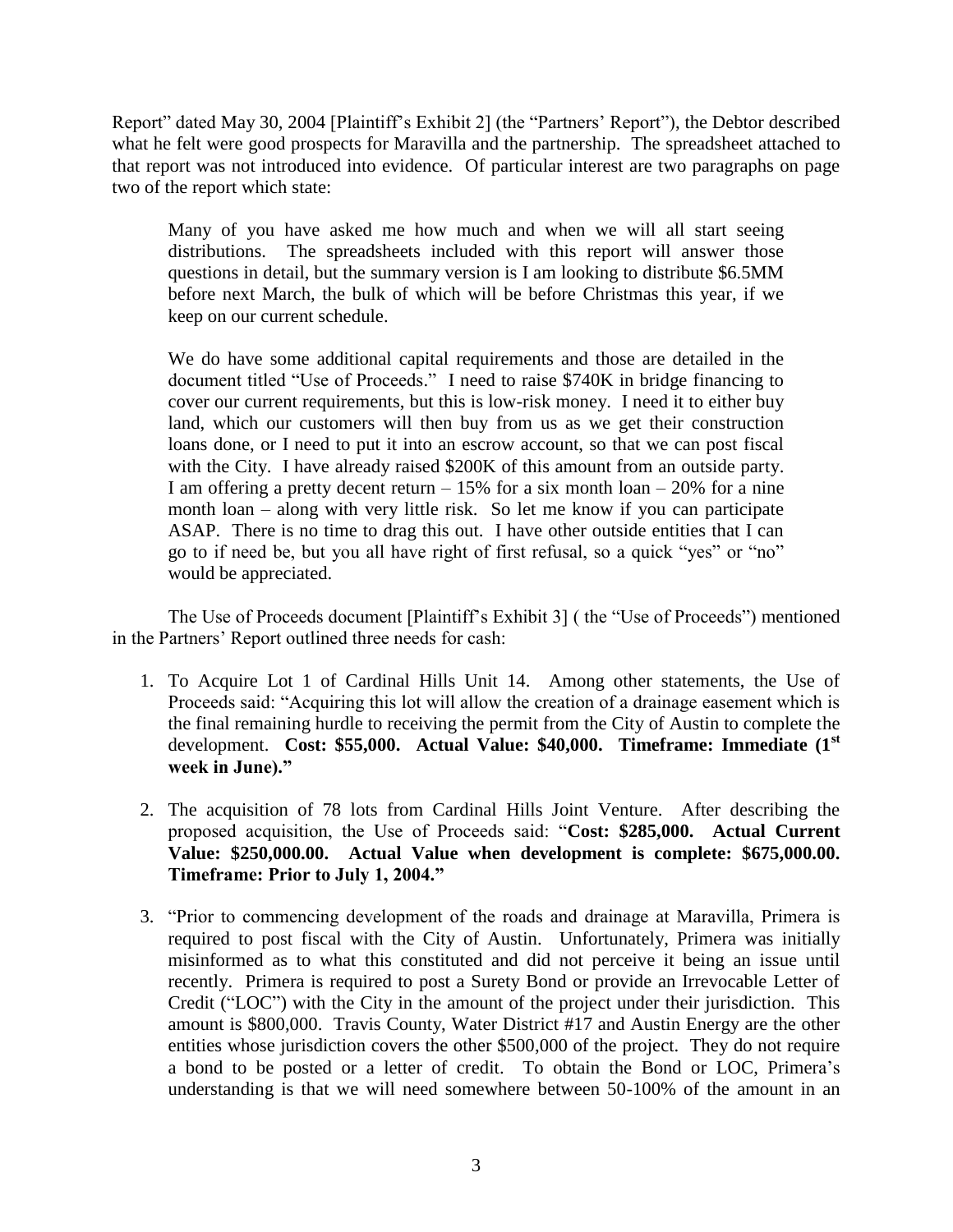escrow account, depending upon our current financial strength. While we do not have sufficient capital to fund this need or those noted above, Primera does have sufficient capital and revenue to fund all operating expenses and the cost of development as the project is completed. Therefore, Primera believes that posting 50% of this amount in an escrow account will allow us to obtain the necessary Bond or LOC to satisfy this requirement. **Cost: \$400,000.00. Actual Value: \$400,000.00. Timeframe: Prior to July 15th at the absolute latest."**

(Emphasis as in the Use of Proceeds)

The concluding paragraph of the Use of Proceeds stated in bold type:

"As can be seen, all funds obtained have an underlying asset value or will reside in an escrow account that protects the investors' capital. No financing shall be used to cover operational expenses, as this is not required. Primera has made available a Promissory Note and a Profits Interest component to compensate the investor(s) interested in participating. Please review those documents for the specifics of the offering. Please contact Michael Kelly at 512-917-5165 if you have any questions. Thank you for your attention to this matter."

The proposed promissory note and profits interest document were not introduced into evidence.

The Baxter Family Trust loaned \$400,000 to Primera. The debt was represented by the "18% PROMISSORY NOTE" dated June 03, 2004 in which the partnership agreed to pay that amount to the trust on June 03, 2005 with 18% interest [Plaintiff"s Exhibit 4] (the "Note"). There is no mention of the loan proceeds being placed in escrow and the Note provides: "This Note is made without security or collateral and without recourse to the limited partners of the Maker."

Scant evidence was produced concerning the negotiations which lead to the Note. Mr. Kelly admitted that he had said at a deposition that he could not remember telling Mr. Baxter that the proceeds of the loan would not be placed in escrow, but rather used to construct the roads and utilities in Maravilla. At trial, he "remembered" doing that. Mr. Baxter testified that he did not understand that the \$400,000 would be used to pay the contractors. There was no evidence to explain why, if an escrow was intended, it was not mentioned in the Note. There was no evidence to explain the differences in the terms offered in the Partners" Report and the terms of the note (interest rate, term, and the statement that the Note was unsecured).

Mr. Kelly testified that Mr. Baxter never made any complaint about the \$400,000 not being placed in escrow or questioned Mr. Kelly about the escrow, until this adversary proceeding was filed. Mr. Baxter's attorney suggested in argument that there was no reason to fuss about the money not being placed in escrow after Mr. Baxter learned it was not in escrow, but the evidence does not reveal when Mr. Baxter learned that the money was not in escrow nor is there any direct evidence that Mr. Baxter expected the funds to be placed in escrow.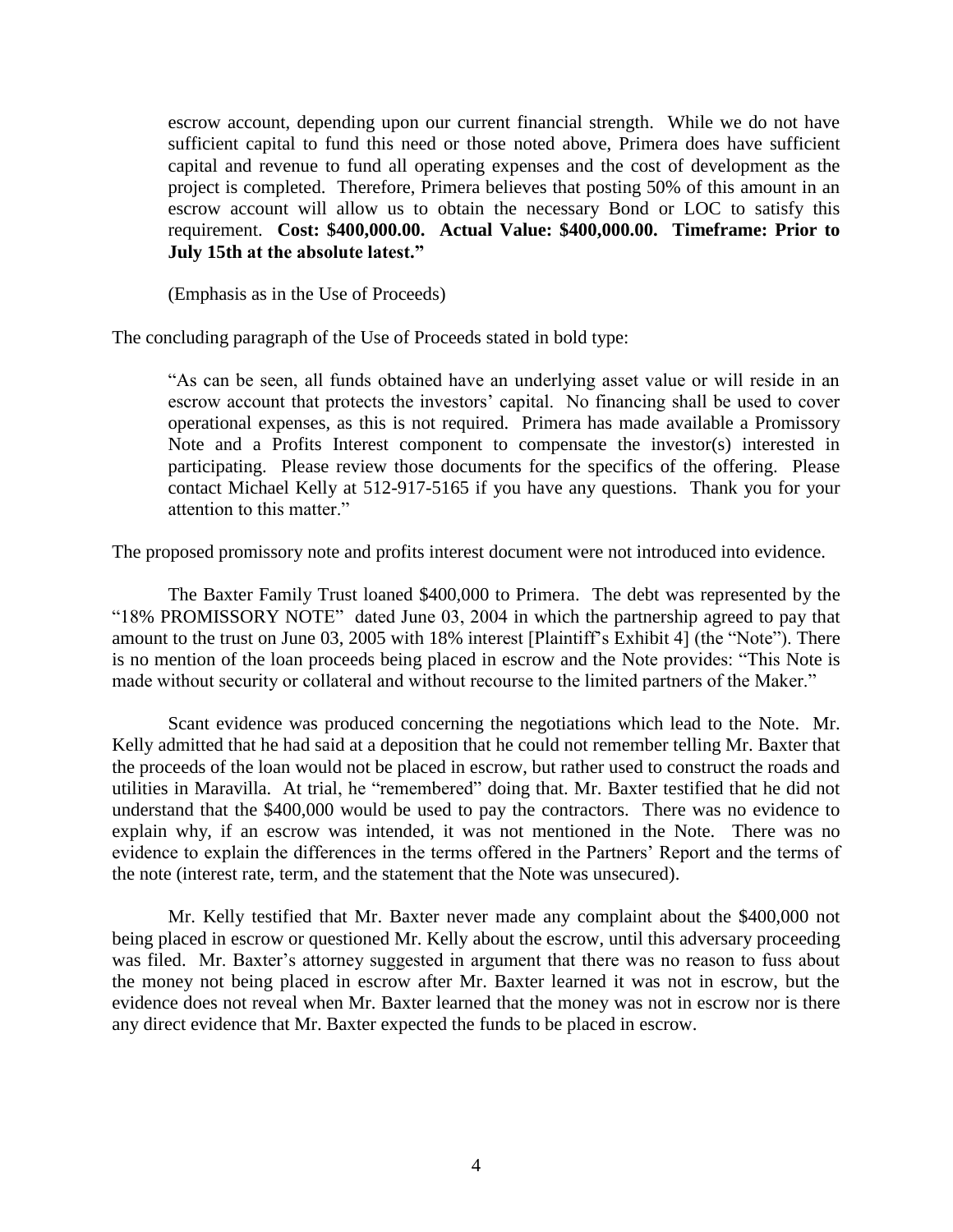Mr. Kelly testified that the references in the Partners" Report to the City of Austin were in error. The property is outside the city limits and he said the requirements were those of Travis County.

Mr. Baxter participated in an "Investor Program" offered by Primera. Under that program, investors agreed to finance the construction of a house on a lot owned by Primera. The partnership constructed the home and was paid for that work from the loan proceeds. When the house was sold, the investor and the partnership split the profits. The evidence does show when Mr. Baxter commenced participation in this program, but, after some delay, the house in which Mr. Baxter was an investor was sold in July or August 2007 [Debtor"s Exhibit 30].

Mr. Baxter stated that he made other loans to the partnership. He sold his partnership interest back to the partnership and did not get fully paid for that. Those items are not the subject of this adversary proceeding.

James Sandlin, Mr. Kelly"s brother-in-law, is an attorney who worked on corporate and partnership matters with Mr. Kelly. Primera Homes placed money with Mr. Sandlin to be held in escrow pending its use by the business. Mr. Sandlin could not recall specifically if the \$400,000 proceeds of the note mentioned above were placed in his escrow account. He recalled that at one time he had as much as \$800,000 in the escrow account. When the engineer for Primera Homes Ltd. instructed him to do so, Mr. Sandlin wrote checks out of the escrow to contractors and suppliers. Mr. Sandlin did not present an accounting of the escrow account, so there was no information as to the dates, details, or amounts of the transactions with respect to the account. He implied that the account had been exhausted.

Unfortunately, sales at Maravilla fell off and by 2005 troubles of various kinds began to occur. The business continued to deteriorate.

Debtor's exhibits 1 through 80 are a series of E-mails between Mr. Baxter and Mr. Kelly between January 2005 and August 2007. Mr. Kelly testified that he did not have the prior Emails between the parties because he changed computer systems and he could not retrieve the prior E-mails. Just as in the Partners" Report, the E-mails are full of optimistic predictions and expectations that forthcoming sales will result in full payment to Mr. Baxter and a large profit to all of the partners. Obviously, Mr. Kelly was optimistic. It is difficult to ascertain whether this optimism was based on (1) Mr. Kelly"s lack of experience in the real estate development and construction business, (2) a desire to keep creditors and investors at bay while he hoped that things would eventually work out, or (3) an attempt to defraud the creditors and investors. There is no evidence to establish whether the numerous stumbling blocks and delays described by Mr. Kelly were real and, if so, the causes for them. There are indications of spasmodic partial payments to Mr. Baxter.

Mr. Kelly asserts that he lost \$2.5 million in the housing venture (Debtor"s Exhibit 80) and he testified that his father lost \$1 million.

Mr. Kelly filed for relief under Chapter 7 of the Bankruptcy Code on August 23, 2007. His schedules listed a large number of creditors with nothing owed to them and the notation that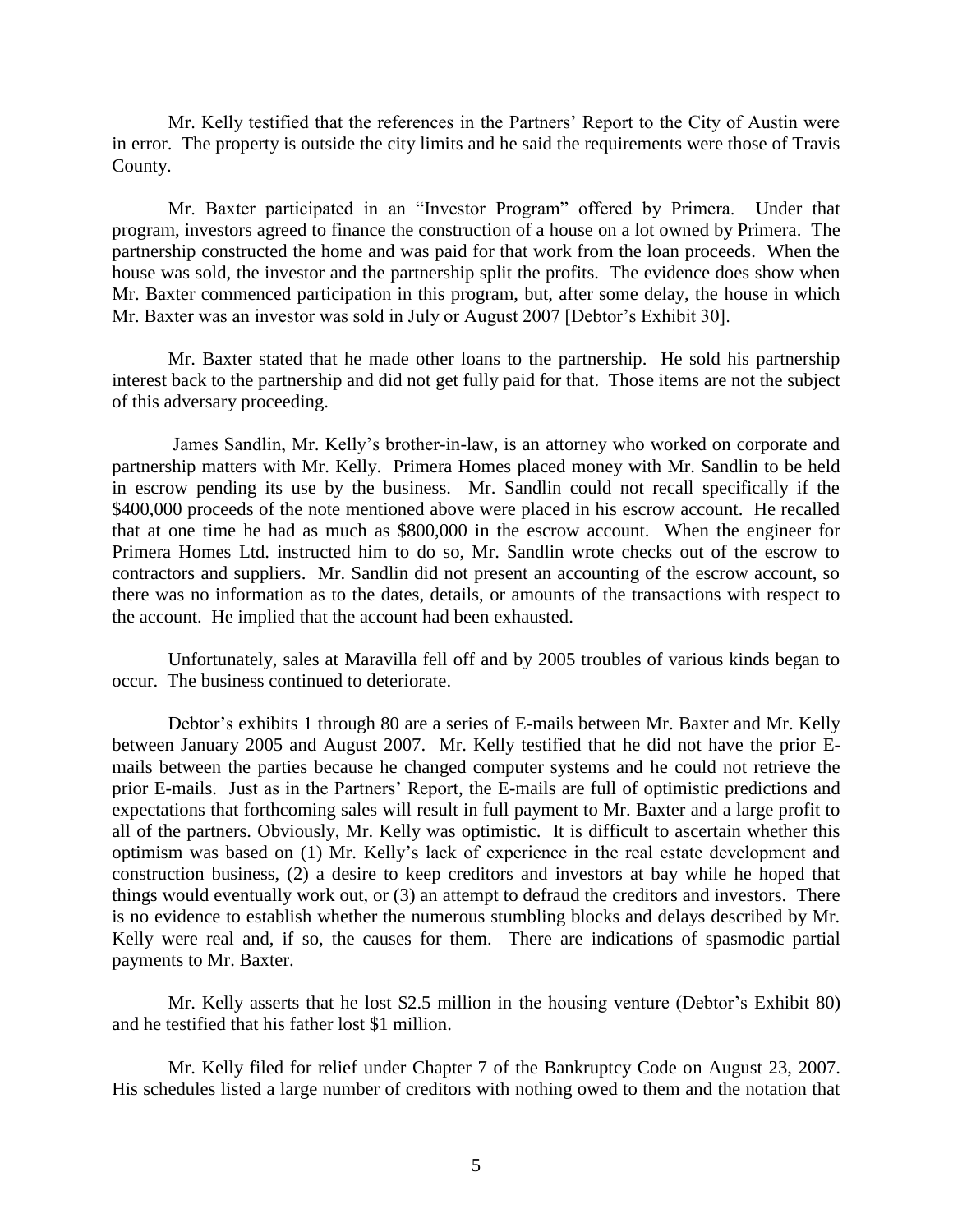the debts were debts of "Primera Homes" without indicating whether it was the limited partnership or the corporation. It is a common practice, when the principal of a business files for bankruptcy, to list as creditors, all of the creditors of the business. The purpose is to discharge any potential personal liability on the business debts. Undoubtedly, that listing brought forth this adversary proceeding to establish personal liability on the part of Mr. Kelly for debts the business owed to the Plaintiffs.

Plaintiffs' Exhibit 5 is a copy of their Proof of Claim filed in Mr. Kelly's bankruptcy case. The claim is for \$784,170 and is composed of the following:

1. On a \$200,000 note relating to a Subscription Agreement for Securities of Primera Homes, Ltd and a Profits Interest Agreement:

| a. Outstanding Principal Balance on Note:  | \$67,220.00  |
|--------------------------------------------|--------------|
| b. Unpaid Interest as of Bankruptcy Filing | 21,665.00    |
| c. Unpaid Profits Interest                 | 36,000.00    |
| Total                                      | \$124,885.00 |
|                                            |              |

## 2. On the \$400,000 Note:

 $\overline{a}$ 

| a. Outstanding Principal Balance on the Note \$400,000.00 |              |
|-----------------------------------------------------------|--------------|
| b. Unpaid Interest as of Bankruptcy Filing                | 227,285.00   |
| c. Unpaid Profits Interest                                | 32,000.00    |
| Total                                                     | \$659,285.00 |

No documents supporting the claim are included in Exhibit 5. The exhibit is the same as claim No. 42 on the court's claim docket. No supporting documents are attached to the filed claim. The Plaintiffs also filed claim No. 43 for the "Sale of Ltd. Partnership Interest" in the amount of \$104,858, but that matter is not the subject of this adversary proceeding.

#### **DISCUSSION**

The Baxter Family Trust<sup>4</sup> seeks to have the debt it declared nondischargeable in Mr. Kelly"s bankruptcy case under several subsections of § 523(a) of the Bankruptcy Code. The Plaintiffs must prove by a preponderance of the evidence that the debt is nondischargeable. *Grogan v. Garner,* 498 U.S. 279, 286, 111 S.CT. 654, 659, 112 L.Ed.2d 755 (1991).

**Section 523(a)(6)** denies the discharge for any debt for "willful and malicious injury by the debtor to another entity or to the property of another entity." There is no evidence in this case that the debtor committed willful and malicious injury to anyone or anyone"s property.

**Section 523(a)(4)** denies the discharge for any debt for "fraud or defalcation while acting in a fiduciary capacity, embezzlement, or larceny."

 $4$  The pleadings and the evidence do not relate to any debt owed to Mr. Baxter, individually.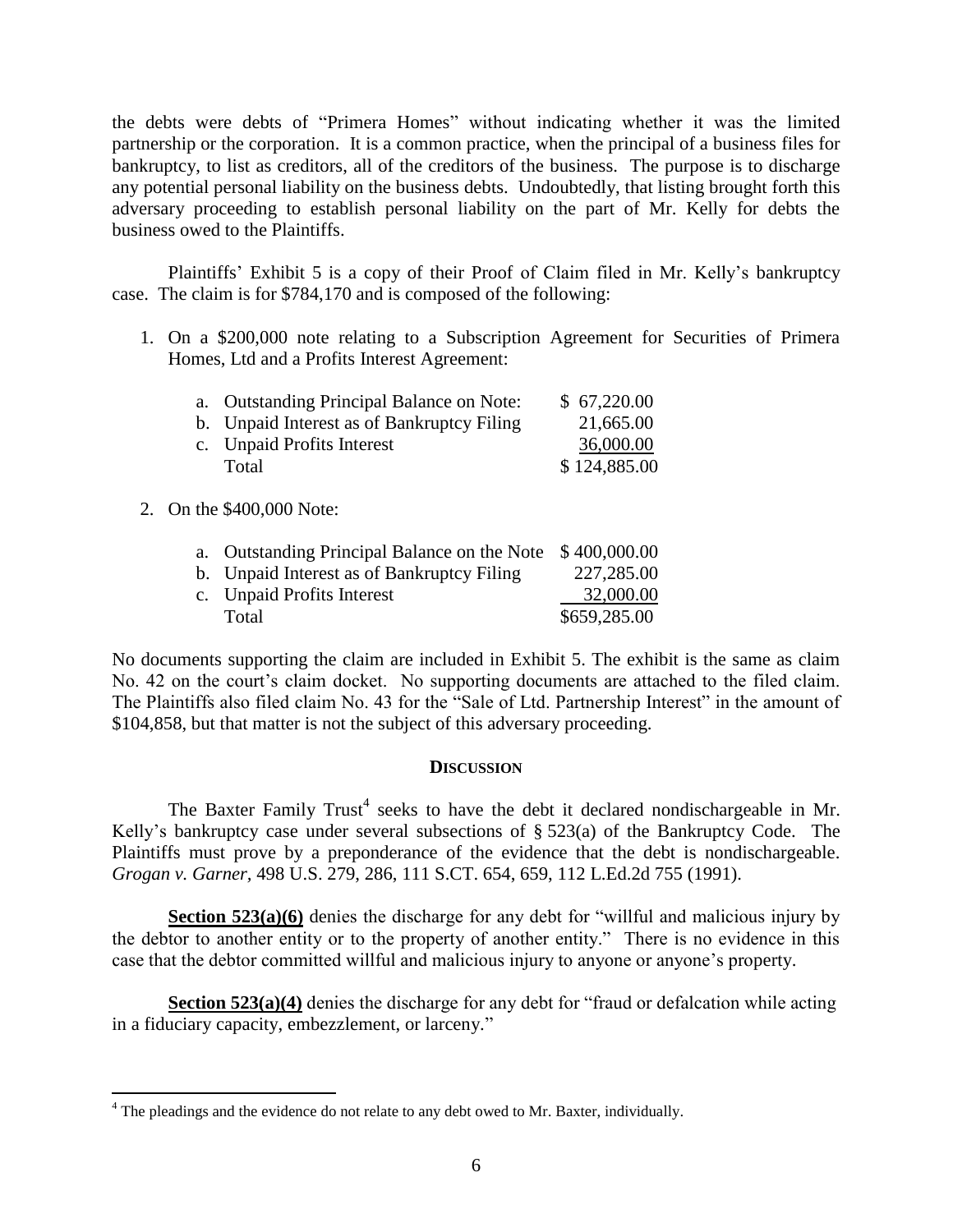Since its appearance in the Act of 1841, the qualification that the debtor be acting in a fiduciary capacity has consistently been limited in its application to what may be described as technical or express trusts, and not to trusts *ex maleficio* that may be imposed because of the very act of wrongdoing out of which the contested debt arose. The trust relationship must predate and exist apart from the act from which the underlying indebtedness arose

4 COLLIER ON BANKRUPTCY*,* § 523.10[1][d] (16th Ed. 2009). No evidence was introduced to establish that Mr. Kelly was the trustee.

**Embezzlement is** "[t]he fraudulent taking of persons property with which one has been entrusted, esp., as a fiduciary." BLACK's LAW DICTIONARY 599 (9th Ed. 2004). There is no evidence that Mr. Kelly took any property which had been entrusted to him.

Larceny is "[t]he unlawful taking and carrying away of someone else's personal property with the intent to deprive the possessor of it permanently." BLACK's LAW DICTIONARY 959 (9th Ed. 2004). There is no evidence that Mr. Kelly took possession of or carried away someone else"s personal property.

**Section 523(a)(2)(B)** denies the discharge of a debt "for money, property, services or an extension, renewal, or refinancing of credit, to the extent obtained by . . . the use of a statement in writing (i) that is materially false; (ii) respecting the debtor's or an insider's financial condition, (iii) on which the creditor to whom the debtor is liable for such money, property, services or credit reasonably relied; and (iv) that the debtor caused to be made or published with intent to deceive."

No financial statements were introduced into evidence; thus there is no basis for an objection discharge under this section. The Plaintiffs rely heavily on the recent decision of *Morrison v. Western Builders of Amarillo (In re Morrison),* 555 F.3d 473 (5th Cir. 2009). Reliance on that case is misplaced, because Morrison gave a false statement of the financial condition of his closely held company to Western Builders, knowing that Western Builders was going to rely on the statement in awarding a contract to Morrison"s company. In the present case, there is no evidence that Mr. Kelly gave any statements of his financial condition or the financial condition of Primera to the Plaintiffs.

**Section 523(a)(2)(A)** denies the discharge of any debt "for money, property, services or an extension, renewal, or refinancing of credit, to the extent obtained by false pretenses, a false representation, or actual fraud, other than a statement respecting the debtor's or an insiders' financial condition."

The Plaintiffs' claims focus on the Partners' Report, the Use of Proceeds and the Note. They seek to have the principal of the Note plus 18% interest from the date of the Note declared not discharged and a personal obligation of Mr. Kelly.<sup>5</sup> They argue that the \$400,000 should

 $\overline{a}$ 

<sup>&</sup>lt;sup>5</sup> Only individuals receive a discharge in a Chapter 7 proceeding (§ 727(a)(1)), so there is no issue in this proceeding whether Primera Homes Ltd. (the maker of the note) is discharged from that obligation.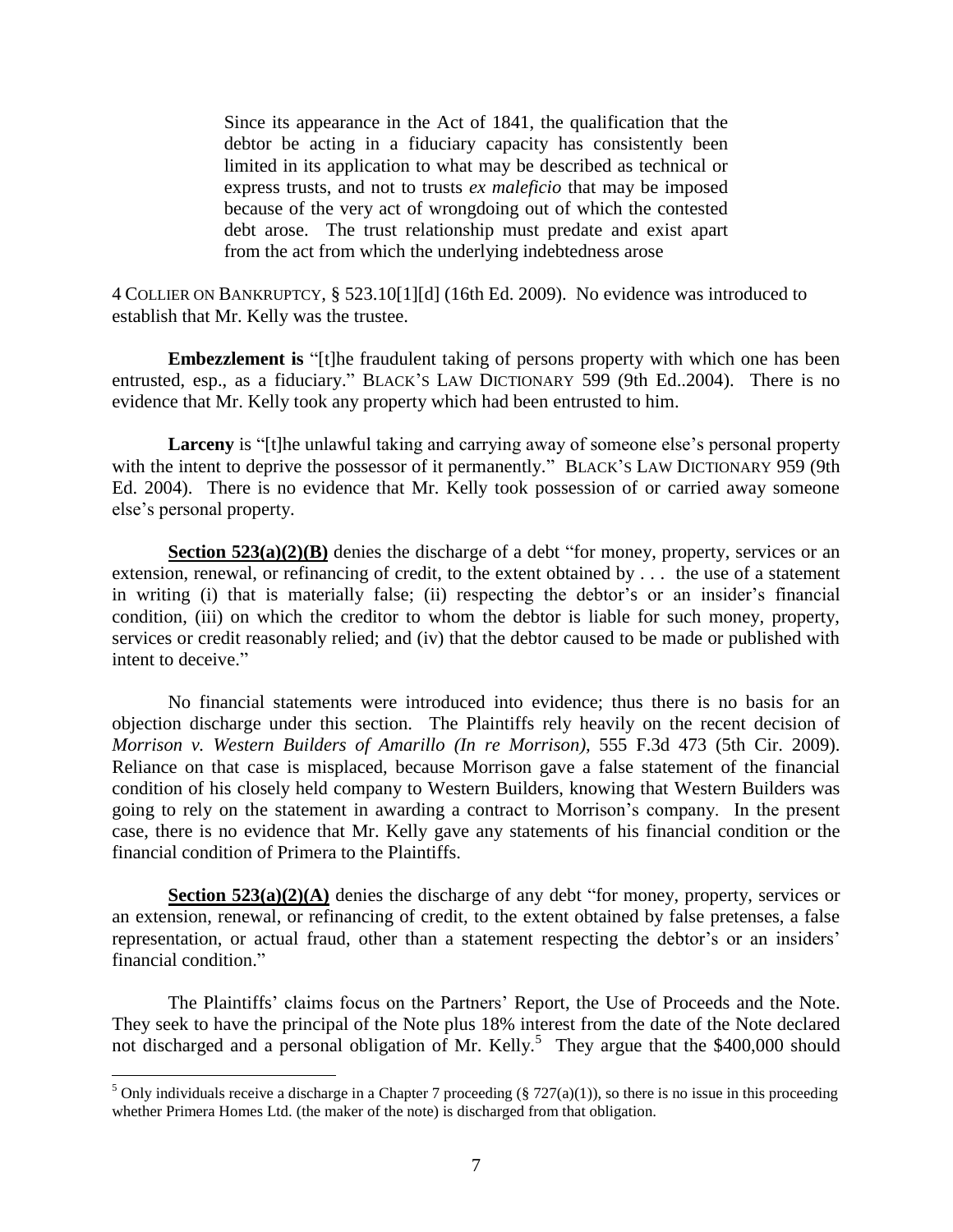have been placed in an escrow account and not used for the business purposes of Primera. Their conclusion is that if the escrow had been maintained, the money would have been there to pay back the principal, if not the interest, on the note.

**Property.** "Most courts have held that it is not necessary that the property actually be gained for the direct benefit of the debtor. Even and indirect benefit to the debtor may constitute "obtaining property' within the meaning of section  $523(a)(2)(A)$ ." 4 COLLIER ON BANKRUPTCY, § 52308[1][a] (16th Ed. 2009). Considering Mr. Kelly"s large percentage ownership of Primera and the related entities, the \$400,000 would be an indirect benefit to him.

False pretenses or false representations. In order for a debtor's representation to be a false pretense or a false representation, it must have been (1) a knowing and fraudulent falsehood, (2) describing past or current facts, and (3) relied upon by the other party. *RecoverEdge, L.P. v. Pentecost,* 44 F.3d 1284, 1292-3 (5th Cir 1995). It should be noted that §  $523(a)(2)(A)$  does not statutorily require reasonable reliance as is required by §  $523(a)(2)(B)$ ; however, the courts have stated that the statute "requires justifiable, but not reasonable, reliance." *Field v. Mans,* 516 U.S. 59, 74-75, 116 S.Ct. 437, 133 L.Ed. 2d 351 (1995).

The statements in the Partners' Report and in the Use of Proceeds, concerning the funds to be borrowed, were statements of intent, not statements of past or current facts. Consequently, those statements are not a false pretense or a false representation under this portion of the statute.

**Actual fraud.** In order to prove nondischargeability under the actual fraud theory, the objecting creditor must prove that  $(1)$  the debtor made representations,  $(2)$  at the time the debtor knew they were made the debtor knew they were false, (3) the debtor made the representations with the intention and purpose to deceive the creditor, (4) the creditor relied on such representations, and (5) the creditor sustained losses as a proximate result of the representations. *RecoverEdge,* 44 F.3d at 1293.

In this case, Mr. Kelly made the representations in the Partners" Report and in the Use of Proceeds and The Baxter Family Trust sustained a loss. Thus two of the five elements necessary for a recovery under this portion of the statute have been satisfied.

The crux of the representation is in the last paragraph of the Use of Funds which states: "As can be seen, all funds obtained have an underlying asset value or will reside in an escrow account that protects the investors' capital. No financing shall be used to cover operational expenses, as this is not required." The questions are: was that a false statement of Mr. Kelly"s intent and did he make the representations with intent to deceive Mr. Baxter? Understandably, there is no direct evidence on these points. The only way we can determine these matters is by looking at his testimony and his actions. At trial he stated that he "remembered" telling Mr. Baxter that the \$400,000 would not be put in escrow before Mr. Baxter put up the money. This statement contradicted his testimony on deposition. He put a large amount of money (exceeding \$400,000) in an escrow account with Mr. Sandlin, but it is not clear that the money put in escrow was the \$400,000 from the Baxter Family Trust. He apparently permitted the money in escrow to be used for construction as directed by Primera"s engineer. Did he intend that use when he wrote the Partners' Report? If so, he made a misrepresentation which constitutes fraud. On the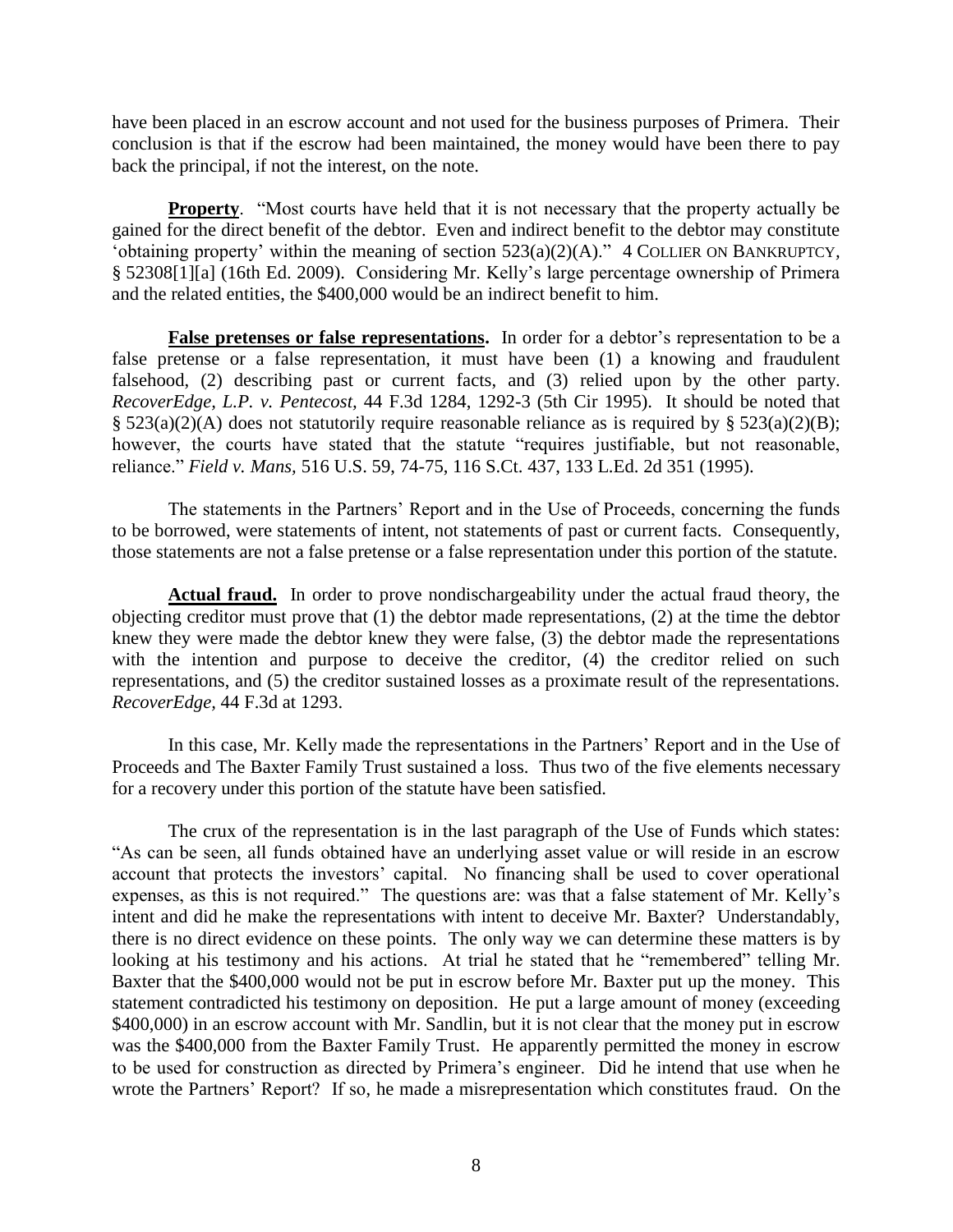other hand, "[a] debtor"s statement of future intention is not necessarily a misrepresentation if intervening events cause the debtor's future actions to deviate from previously expressed intentions." 4 COLLIER ON BANKRUPTCY, § 523.08[1][d] (16th Ed. 2009). On balance, the Plaintiffs have not carried their burden of proof by a preponderance of the evidence that Mr. Kelly made those statements with intent to deceive Mr. Baxter and with the knowledge that he had no intent to carry them out.

Did Mr. Baxter (and thus the Baxter Family Trust) rely on Mr. Kelly"s representations? He testified that he did not expect the \$400,000 to be used for construction, but he did not say what he expected Primera to do with that money. In this case, actions speak louder than words. Mr. Baxter's actions show that he did not expect the \$400,000 to be placed in escrow:

- (1) The provisions of the Note varied in major respects term and interest rate from those described in the Partner"s Report.
- (2) There is no mention in the Note of the funds being held in escrow.
- (3) There is no other document stating that the \$400,000 proceeds of the Note would be held in escrow.
- (4) The Note specifically stated that it was "made without security or collateral."
- (5) The Note matured in June 2005. Debtor"s Exhibits 1 through 80 are a series of Emails between Mr. Baxter and Mr. Kelly from January 2005 through August 2007. The court found no mention of the escrow in those E-mails.
- (6) Mr. Kelly testified that Mr. Baxter made no mention of the escrow until this adversary proceeding was filed.

In argument, Mr. Baxter's attorney forcefully pointed out that time and again Mr. Kelly made predictions which did not come true. To say that Mr. Kelly was optimistic would be an understatement. On the other hand, Mr. Baxter is experienced in the matters of finance and he knows, perhaps better than the general public, that predictions are just forward looking statements which cannot be relied upon. There are a number of forward looking statements in the Partners' Report, but most of the statements to which counsel referred occurred after the date of the Note and are contained in the Debtor"s exhibits.

The Plaintiffs have not carried their burden of proving by a preponderance of the evidence that Mr. Baxter relied on a representation that the proceeds of the note would be placed in escrow.

#### **CONCLUSION AND ORDER**

The court concludes that the Plaintiffs have not proved by a preponderance of the evidence that the claim of the Baxter Family Trust on the Note should be excepted from Mr. Kelly"s discharge.